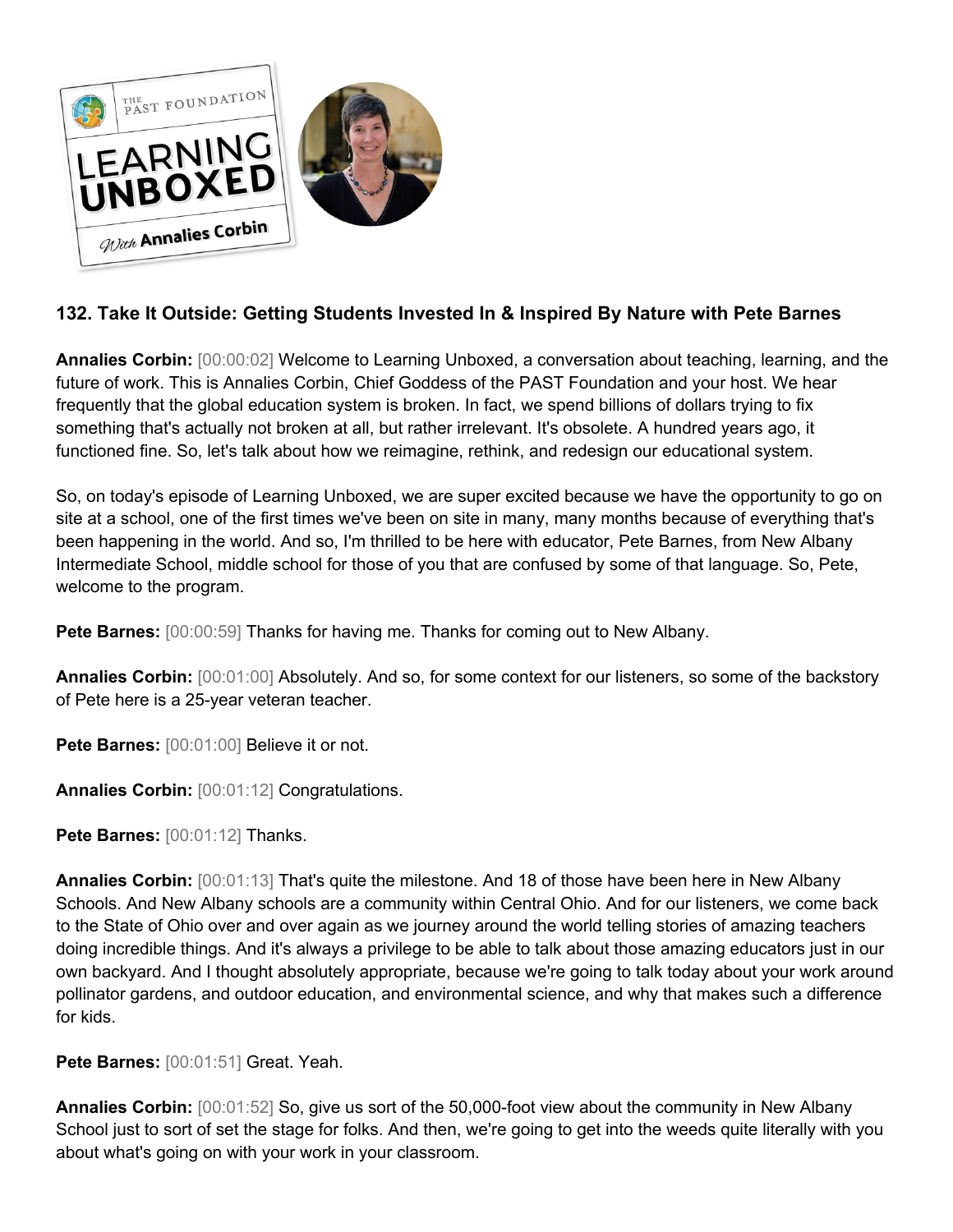**Pete Barnes:** [00:02:06] Great. Okay. Well, New Albany is a suburban community, like you said, in northeast of Columbus. It's about 10,000 people. One interesting thing about New Albany is we have one learning campus. So, we have just one building for all four through six, it's the building on the end, one building for middle school, one for high school, and an early learning center. So, the nice thing about that is we can share resources. We actually have an 85-acre campus with woods and wetlands just adjacent to our school, so it's convenient for us to get kids outside. I think we have about 5,000 students.

And so, students from grades K through 12 can go on the same pathways and get a lot more opportunities for collaborating between teachers, between schools. And we also have the McCoy Center for the Arts, so we can do programming over there. Most of our theater programs and those sorts of things are there. So, the planning of the community was really, a lot of it was kind of grounded around education, and making sure that the community and schools were integrated, and could share resources and all those things. So, we have a lot of advantages just starting out that I feel as a teacher, I'm trying to just use as much as I can. So, it's a great place to teach.

**Annalies Corbin:** [00:03:18] But one of the things that I've always really loved actually about the New Albany campus, and I appreciate the way you sort of couched that for folks, because this truly is a campus, and it feels very reminiscent, a small collegiate or small, informal college setting. And I think that there's tremendous value in that. We don't see these types of campuses all over the place because of existing land and structure, and inside of urban centers, and all these sorts of things.

So, the location just provides some unique opportunities from a learning standpoint, including, because you're not deep in the middle of an urban setting, you're not completely surrounded, there's a lot of land here. And as a science teacher and somebody passionate about environmental sciences in particular, I would assume that that's pretty much laid the joy that you have this, quite literally right outside of Pete's door are woods, and opportunity, and gardens. And so, talk to us a little bit about sort of the outdoor education projects, the pollinator garden in particular, I'm absolutely intrigued by that, and sort of the experience that you have with students as a result of that.

**Pete Barnes:** [00:04:31] Okay. Well, I do have to make a shout out to Bill Resch, who's a former science teacher, and he's really the guy who made this whole school campus possible as far as the big grant years ago to get all these woods preserved. He originally planned to be making into housing development. So, to have that associated with the schools, it really is a great advantage and it really is exciting to see how many classes, it's wonderful because I can see right out my window the kindergartners walking over there, and the high schoolers, and everybody.

So, it really is a K-12 focus for environmental education, I would say, in our schools. So, I've just been trying to tap into that. We have what we call the E3 Learning Lab, which is a new outdoor education building just across the parking lot from us. And we have a director, Sandy Reed, who is in charge of that building, so she can do programming for kids at K-12 again. And so, all kinds of things going on related to the woods, related to the gardens, related to all sorts of projects for the kids. They're actually growing things and doing that kind of thing. We have a greenhouse here in our school, which we also do some things.

So, I guess three years ago, Sandy and I came up with the idea of creating a native garden to go around the E3 building. It's just adjacent to our practice fields for our baseball and football. And so, we got a great deal of help on that, but still kind of an ongoing project. But the idea was to take just a grassy area and turn it into about 8,000 square feet of native plants, attracting pollinators, and having all kinds of opportunities for students to be monitoring what species are out there, and doing different tasks like weeding, and planting, of course,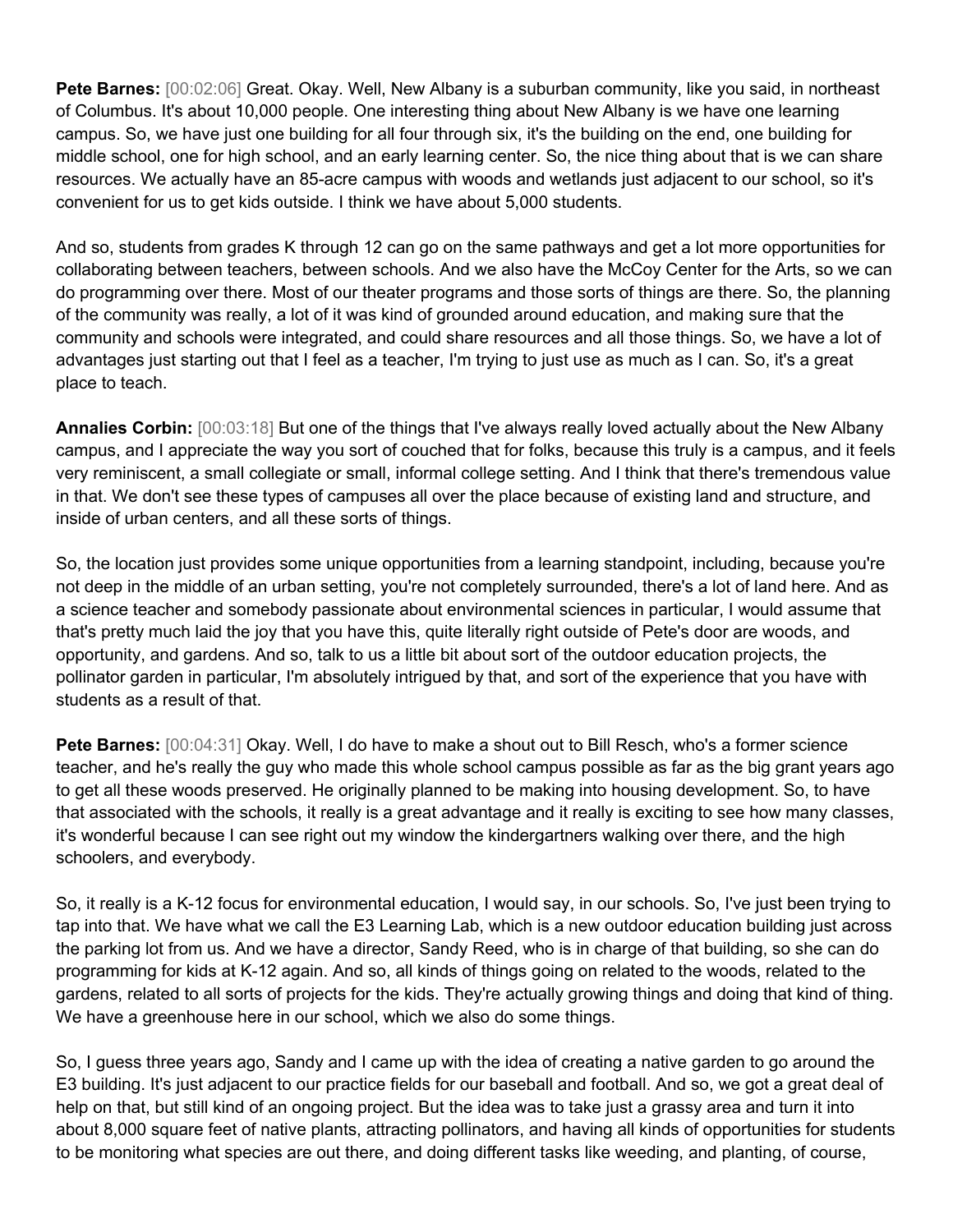and watering, and all those things.

So, it's really been a great opportunity to get the kids outside and get them excited. And I didn't really planted originally as like a multi-year project, mostly because of pandemic delays, it's kind of been ongoing, but it's been fun to see the oncoming groups of fifth graders get to learn from the previous group. And so, of course, we have video, and pictures, and things from the last year, a lot of them have siblings or kids they know that were already involved. So, yeah, it's really a great project for us.

**Annalies Corbin:** [00:06:39] I love the fact that you and your colleagues worked so diligently to find connections between the different assets and resources that were here and to build programming that connects. So, you talked about the E3 building, and that's one of the ways that PAST had the opportunity to really sort of get involved with New Albany as part of the E3 building coming here and starting out a whole host of different TGPEs and opportunity for teachers to really sort of dig in.

And that particular project is all around energy and energy education. But I love the fact that you took this building that's all about energy, and understanding energy usage, and opportunities for students, and then tie it back in with the natural environment and to make it possible for it to be part of a bigger, broader ecosystem. So, I'm really curious, as a fifth grade teacher, how do you take the asset of the pollinator garden on E3 or either the pieces that you've sort of built out with your colleagues out there and make it part of your day-to-day teaching experience?

Because one of the things lots of teachers struggle with is the fact that we're going to do this project, but this project is not connected to anything else. It sits in isolation. So, I want to talk a little bit about sort of your journey around thinking about problem and project-based sort of opportunities, and using that as a lens in sort of the everyday way you think about the work with your kiddos. I mean, just looking, it's fun to be here in your classroom, because when you look around your classroom, you can see how you're connecting everything all the time.

**Pete Barnes:** [00:08:08] Mm-hmm. Yeah, that's a great question. It's never easy to do that. I think that is kind of overwhelming for teachers. We all have lots of content we're trying to cover. We're taking Ohio State tests and we're preparing for those. So, I don't want people to think that we are out in the garden every single day. I mean, it would be fantastic if we were, if we could tie it to everything, but I think it really is about looking for connections between subjects, between units like you're sort of implying.

So, when we were first preparing, of course, we got a lot of math involved in the preparation of the site. We had the students measuring the site, thinking about, how much soil do we have? How many plants are we going to need? We made a budget to work through. We actually got a Facebook community action grant this past year. And so, we were able to get money to build onto the garden and add some signage to add bird feeders and other things.

So, the students were putting out budgets, and looking over items, and deciding how much they want to spend on the side for that item and make proposals. So, all of those are tying into content areas. The E3, engineering, energy, and environment are the three Es, so we're always trying to fit those things in. But it's always a matter of, like for instance, we studied outer space, and Earth, and motion with Sun through the seasons.

So, that's a fun way to get out and just be thinking about, okay, well, how is the Sun different at this time of the year versus in winter? How is that affecting our plant growth? And we're even looking at shadows, and where is the Sun in the sky at particular times of the day? So, even though ecosystems and all the things that are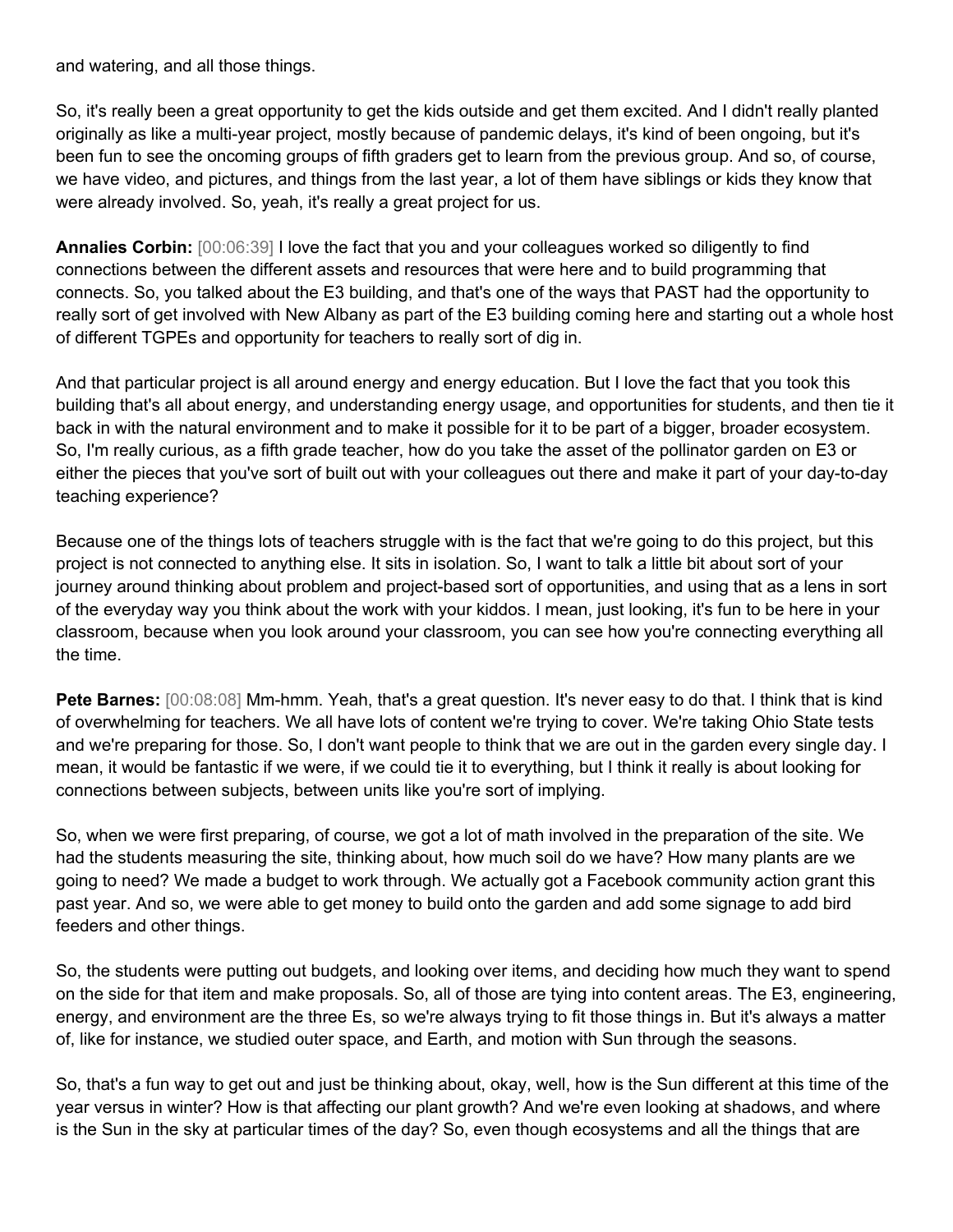really obvious connections to the garden is only one part of our fifth grade science curriculum, we do find connections. Throughout the year, I think that we try to make fit into that bigger project.

**Annalies Corbin:** [00:09:56] And that, I think, is the core of being a great, engaged teacher. When I have these conversations all over the country and around the world, those are some of the common things that you see, you get the opportunity to have those conversations with these teachers that are passionate about these great things that they did, right? It's because you'll find some of those common threads, are that they're constantly able to bring their students back to that, even if they've moved on to other units or other activities, or remember when we X, Y, and Z, and that's really powerful for students to build that context.

Now, for our listeners, I also wanted to share the fact that this work in the pollinator garden and sort of the crafting of this, this was part of another effort for you personally, as that working on becoming a National Geographic-certified teacher. So, we've actually talked to a couple of teachers over the years that are also certified. We've never talked about that process, because their project never really came up, and I love the fact that pollinator garden was part of that piece of work for you. So, share with our listeners a little bit about that experience in terms of, A, why did you want to run down that road? And then, B, once you decided to run down that road, talk to us a little bit about the process to sort of get you there.

**Pete Barnes:** [00:11:09] Okay. Yeah. The National Geographic Education Program, the teacher certification in particular, I think it's a really well-designed program. I first heard of it from Sandy Reed, same person who's directing our E3 building, and she's been really instrumental in getting other teachers just as she was with the PAST Foundation. She worked closely when you got something like that, little project, but getting people involved and getting them the resources they need to get started with the process.

The National Geographic and teacher certification took me about six months, I guess, to complete, and a great deal of it is done online. They have some really nicely designed online courses that you work through modules that include videos, and reflections, and ways to get you thinking. They have a whole, it's called inquiry process and it's trying to connect not just your particular project, and how does that fit your standards?

That's one piece of it. But also, how does the geography of your area affect your project? How does the economics affect your project? There's a number of these different parameters that you're trying to fit in. And for me, I guess I never really had thought of a project in those terms before, so it really helped me even kind of think bigger and to kind of think about, what are all the pieces that I want to fit into this? And then, of course, as part of the process, you do get quite a bit of mentorship support.

They have people who've already gone through the process who serve as mentors and getting feedback. And you have a group of cohort members who are doing projects along with you, so you're sharing videos and ideas all the time. I think for teachers who feel like it just feels overwhelming to take on a project or do something like that, to have a support system like that really does make a difference. So, I would really recommend it. It's time-consuming, but at the same time, I felt like I was enjoying it and learning from it the whole time that I was doing it.

**Annalies Corbin:** [00:13:01] Yeah. Every teacher that I've talked to that has made the effort, invested the time and energy, because it's an investment to be able to do, has found it to be a very rewarding experience. Yeah, that's absolutely fabulous. So, how do you then take that experience of setting up a project for that purpose, and then translating it into an everyday or a standard, I guess, if you will, here at the school? How do you translate from an individual piece of teacher effort and professional development into, we're going to use and utilize this resource on an ongoing, although involving, I suspect, basis? But what does that look like? Because that's not always the culture of traditional school.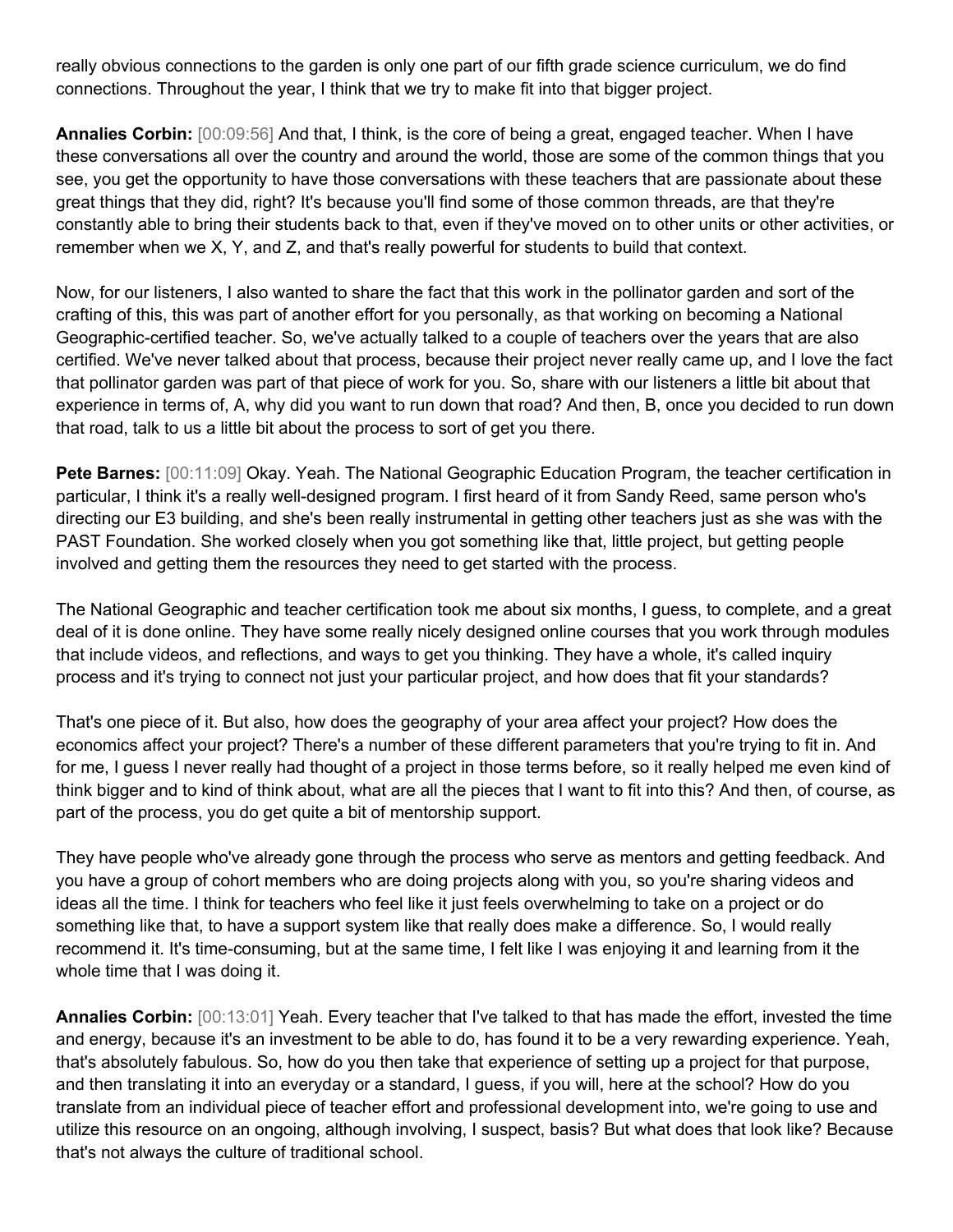**Pete Barnes:** [00:13:48] Yeah, that's a great question. I mean, it really does have to start with supportive administration, and we're really fortunate that we do have administrators. Like all schools, they are concerned about test scores and making sure that parents are feeling like kids are at grade level and getting what they need. But inside those parameters, they are really supportive of teachers trying new things, and innovating, and collaborating, working together.

So, that goes a great deal into it. I think to have someone like Sandy who is really kind of coordinating all the efforts, I mean, she's just sort of a person that you can bounce ideas off of and can work with you. She's not assigned to a classroom, so she is able to move between buildings and really build up that support. And the other thing I think is, at our school, a lot of us have been here for a while, and we taught each other's kids, and it's a fairly small community.

I live here in New Albany, and that just makes it easier, because you know who you can go talk to you down the hall and get support from. And you're never going to have every single teacher who is gung ho about trying project-based learning or any type of really elaborate project, but I think as long as you're out there, you're sharing ideas and you're showing people, here's what I did. I thought this is really engaging.

Sometimes, for instance, with this planting project. We had 1,200 plants and I knew there's no way my fifth graders are going to get all those in the ground, we only had a few days to do it. So, I reached out to the second grade teacher I knew, was really all about that stuff, and some sixth grade teachers. And so, we had three or four different grade levels out there, all working on it together. And to me, it's just fun to have something like that where you feel like you can involve as many different kids and different teachers to dance in.

**Annalies Corbin:** [00:15:29] And that's always the beauty of that type of work. It's fully immersive if done well. So, there's application to everybody who comes to participate.

**Pete Barnes:** [00:15:41] Sure. Yeah.

**Annalies Corbin:** [00:15:41] So, as you think about then sort of scale, not so much of the garden itself, but the learning that happens with your kids out there, and you bring them back into your classroom, and you start the next sets of units. I know you're doing a project that's tied to sort of the mission to Mars sort of thing. You've got a project that's involving some drones that you're getting excited about, utilizing your screen. How do you connect things that's, at first blush, seem like they might not necessarily be connected? What does that look like? What's that conversation with your kids?

**Pete Barnes:** [00:16:13] Yeah, that's a great one. I mean, I think the key is I try to get kids really thinking about—I mean, I teach science, but obviously, we collaborate a lot between teachers. But just what is going on in their own neighborhoods and their homes related to science. And I was always surprised how many things they're bringing to me that they're thinking about that connect different things we're doing here in school.

So, for instance, when we're talking about Mars, obviously, a lot of that is related to food growth and to—I listened to your podcast about the Mars project thing, gardening on Mars. And so, there are a lot of connections actually between our garden and the experiences we've had or working in the greenhouse in this building, and what would that really look like? I mean, imagine taking that on a spaceship, and then setting it up on another planet.

And, so, that's one just connection that came to mind immediately. But I think you just have to be kind of open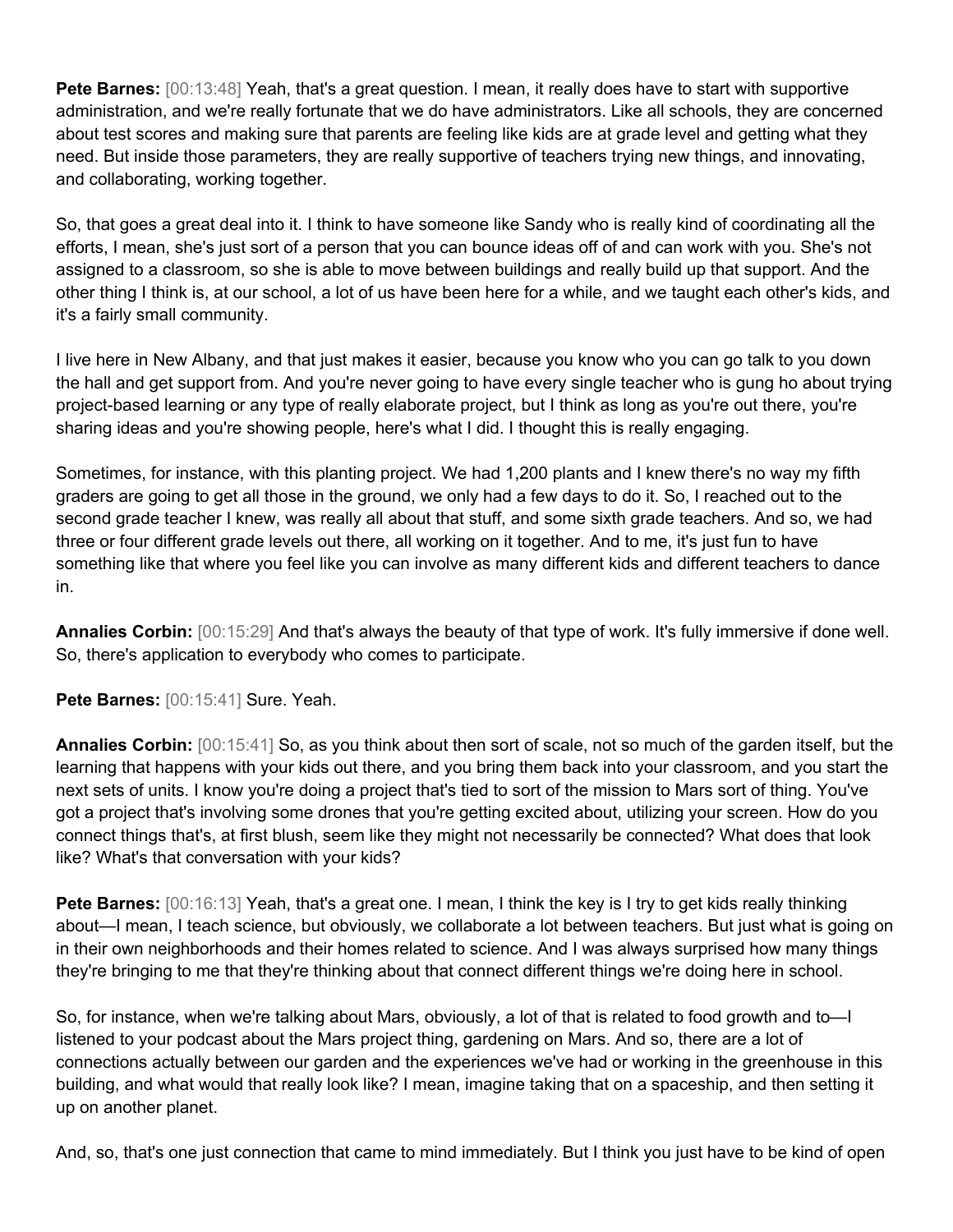to always looking for what we did before, what are we doing now, and just trying to revisit and rethink. The nice thing about the garden is we do a lot in the fall, preparation, looking in species, identifying species. We do more in the greenhouse probably in the wintertime, probably do a little bit of monitoring. In the spring, it's kind of like a whole new set of tasks and things.

And so, when we're studying for some motion as a spring unit, and we're out there doing our mousetrap cars, and that kind of thing, sometimes, we'll go check on the garden and see how things are going, or somebody will say, we haven't been out to see plants and all bit, so we'll just kind of check on it. It just takes a few minutes out of your class or out of your unit, even if it doesn't directly connect. I think it really is important to kind of keep those, just the connections and those ideas going. Otherwise, you're right, it's easy to just move on, and just forget about it, and not really have those connections throughout the school year.

**Annalies Corbin:** [00:18:05] And the reality is it very easily connects all the time, and most great teachers are really good at the natural sort of thing that you do, or remember when, or when we talked about, we discovered, and so what do you think about, what you learned there, how does that translate to this? And that's what you just sort of see, is the natural sort of iteration of great teachers. You don't even think about it, you just watch them doing that.

The sense the joy, quite frankly, to see. So, I am curious. I want to circle back around about your project that's going to happen in the spring with drums, because I gather that you get a grant to get these drones, just like you had a grant to get the birdhouses and all that other sort of stuff. So, now, you have this new piece of technology, and lots of folks jazzed and excited about the new tools, the new toys they get to bring in to their sort of teaching experience.

But equally, there are an awful lot of folks that find technology daunting, especially, obviously, in the wake of everything that's going on globally through the pandemic, and so much suddenly had to be transitioned in lots of places to online learning, lots of teachers are really, really adamant to grab and learn more new things. How do you think about that in getting ready to deploy drones and do some of our new programs in the spring? I'm just curious.

Pete Barnes: [00:19:31] Yeah, that's a good question.

**Annalies Corbin:** [00:19:31] I had so many conversations with teachers, oh, no, I don't want to learn another tool.

**Pete Barnes: [00:19:36] We'll try a new thing, and yeah.** 

**Annalies Corbin:** [00:19:38] Right. But that's not the case for you.

**Pete Barnes:**  $[00:19:38]$  I mean, it gives me a little pit in my stomach when I start thinking about doing something new like that, because I know it's going to have all kinds of flags and there's going to be openings, of course, things go wrong, but I also think that what I can picture in my head, what the kids are going to be doing with it, and how excited they're going to be about it, and how engaged, I think to me, it's always been worth it to try something new like that, even if you don't quite know how it's going to end up.

We have no idea how this garden project was going to turn out or what we were really doing when we—and with the drones, actually, Sandy Reed and I, we went to the Teacher Air Camp, which is in Dayton this past summer, and they had a whole session on drones. And that kind of gave me the idea to write this grant. But they had us programming the drones to fly through these obstacle courses made out of loops.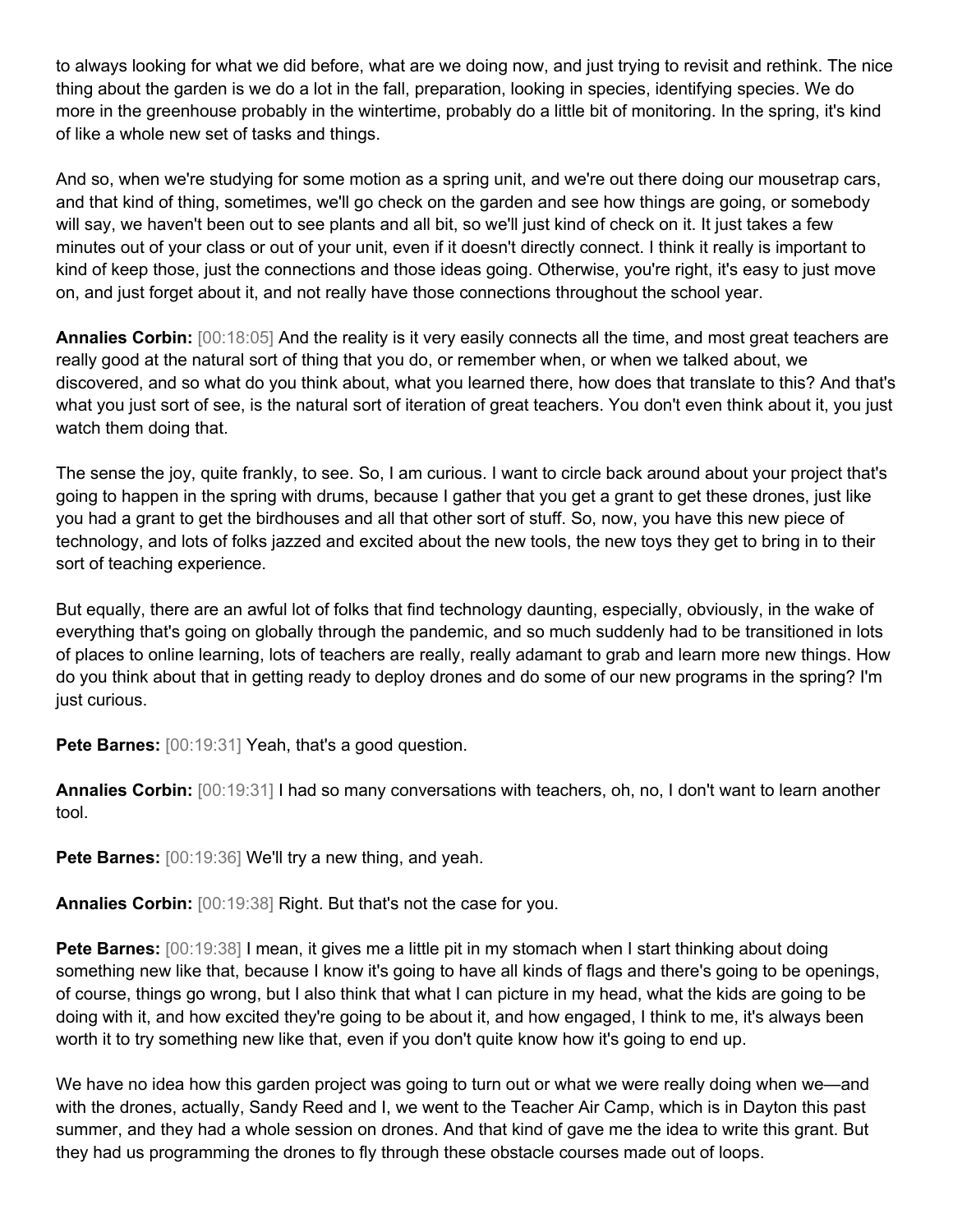And as soon as we noticed, we got to do this with the students, because we study force and motion, of course, the forces applied, and how it is affecting a moving object, putting a force on one side of it, how does that affect its motion in the other direction? All of those things that just fit so nicely. The other piece of it that really sold me on, we had a couple of sessions with people who are flying drones professionally for all sorts of things that I never even considered, all these applications, and just all the job opportunities and things that kids can be doing with them.

And for me, even fifth graders, you would be surprised how many times I will find a student who can help everybody, including me, so I know that somebody either will already have the knowledge or will go home, and look up whatever we're doing wrong or figure it out, and help the other kids. So, I don't feel like I ever need to have all of the knowledge or that everything is going to go perfectly. I know that I can rely on students to help each other and the excitement levels hopefully get us through whenever the battery runs dry, or whatever, we do crash into the wall, or I can imagine a number of things.

**Annalies Corbin:**  $[00:21:42]$  I would imagine you're going to see all of those. There's nothing better than teachers learning alongside students. Kids get that. They understand that when you make a decision not to be the end all, be all, the knowledge, that's a powerful thing to them, that faith and opportunity in their hands. And so, that's spectacular. So, PAST launched this fall a drone certification program.

Pete Barnes: [00:22:10] Same thing. That's great.

**Annalies Corbin:** [00:22:11] So, maybe we'll convince you to get the-

**Pete Barnes:**  $[00:22:13]$  She's trying to get me on board, yeah, maybe next year.

**Annalies Corbin:** [00:22:15] The next cohort, yeah, absolutely. You'll be a pro by that time.

**Pete Barnes:** [00:22:18] Yeah, I hope.

**Annalies Corbin:** [00:22:19] So, I always like to sort of wrap the conversation with a couple of different sort of recognition. So, the first one is that great teachers are constantly thinking about new things to do. So, always curious, sort of what do you have on your horizon or what are you thinking about, even if it hasn't been codified, or solidified, or even the blessing of the administration? But what a great teacher is thinking about? At the end of the day, what's happening inside that brain of yours as it relates to thinking about next things that I would really love to be able to try to bring kiddos?

**Pete Barnes:** [00:22:56] Yeah, that's a great question. It's something that I am always thinking about. With fifth graders, if I'm honest myself, I think I'm still driving a lot of the ideas about, where are we going and what are we going to do? I'm trying to leave things open ended, so there are a lot of different solutions and there are a lot of different tasks that kids can be doing. But I do think that my long-term goal is to have kids driving more of the early actual project creation, and the actual idea making, and that kind of thing.

So, I feel like I've made progress in that area, but I think that it's something I would really like to do more with. We do a science fair and kids come up with their own projects for that. And kids get really engaged by that. They really do come a long way as far as really creating from the beginning to the end the whole final product. I guess the other thing is just things that kids feel like they're actually making, not just like they're learning about what we need to do to help the Earth, because fifth graders, a lot of kids are just so interested in climate change, and sustainability, and all of those issues, and one of the things that we can do that when kids feel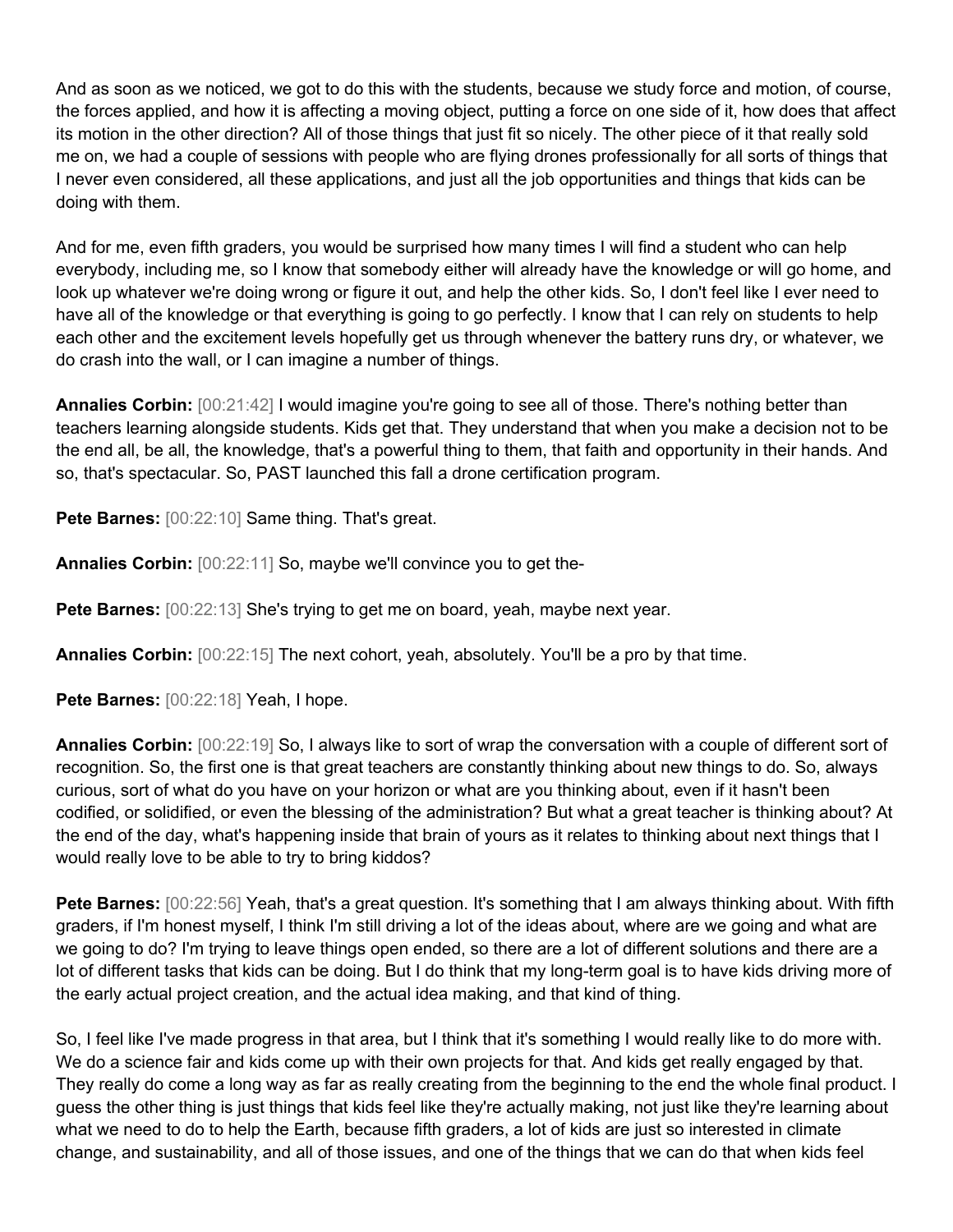like, yeah, this really is is making a difference.

I mean, a pollinator garden is not going to stop the climate change, but if we have pollinator gardens on school campuses across Ohio, I mean, that makes a big difference. I would love to have a school composting program. And so, that's something I've been working on where kids would actually be monitoring, in the cafeteria, for instance, what is compostable or what is not, maybe have a team that would be monitoring as they're cleaning up at the end of lunch each day. There's a lot of applications there where you can be calculating how many pounds of food waste to be saved out of that calculated to emissions savings and all those sorts of things. So, that, to me, is a project where I know kids would be excited about it, and I feel like they would feel like they were really doing something versus just documenting something

**Annalies Corbin:** [00:24:51] Absolutely. So, my last question, and I always close with this one, is recognition that there are teachers who listen to this program and come from all over the world, sitting in New Albany, this amazing campus and all of the grounds, if you will, that you have for these different outdoor opportunities that want to get more engaged and do some more meaningful environmental science pieces that are not just in the lab, but also bring them outdoors, go back in with them, or they go out and do this consistently, but it's just not been the way that they've been teaching for a whole host of reasons, but they want to get started doing that, what advice would you have for that teacher that says, I just listened to Pete, and he was awesome, and I want to be Pete, I want to do what Pete does. How do you get started?

**Pete Barnes:** [00:25:40] Okay. Well, I do think—I mean, you're exactly right. Not every school, you can just walk out and walk in the woods. And as we know, taking field trips, and getting kids on overnights, and all that, it's just not as easy, and nothing was ever easy, and that schools don't have all the budgeting. I do think that gardening is a really accessible project and it can be really small scale. It can be really big.

And most school campuses have somewhere where you can start with some sort of a garden, whether it's outdoors or tower gardens where you can go inside. I think the key there is you really have to find some good help to get you started. We were really lucky we had a person from US Fish and Wildlife Service, Brent Sodergren his name is. He's helped the school projects all over Ohio. And he provided expert advice. He helped us with the preparation of our spot, and all along, just kind holding our hands through it.

So, if you can find someone who's done a project before, or someone in your community who has gardening experience, or a local garden center, who maybe could send someone over, because it's getting kids outside, if you're doing an outdoor garden, it's kind of an ongoing thing, where they're really seeing through the seasons what's happening, and whether you're growing things like for your local food pantry or something like that, or whether you're trying to do things that are going to attract pollinators. I think there's just a lot of really cool possibilities. So, to me, that's an easy one to start with besides trying to plan like a weeklong camping trip or something that just seems so overwhelming to people. I think it is something that's attainable.

**Annalies Corbin:** [00:27:16] It's doable.

**Pete Barnes:** [00:27:17] It's doable, yeah.

**Annalies Corbin:** [00:27:17] Yeah, absolutely doable. Pete, I want to thank you so much for letting us come to visit you in your classroom. We're absolutely grateful for the chance to take a field trip of our own. So, thank you for that and thank you for the work that you do. And we look forward to having a chance to catch up with you again and find out what's happened.

**Pete Barnes:** [00:27:34] That'd be great. Yeah, thanks so much. We appreciate it.